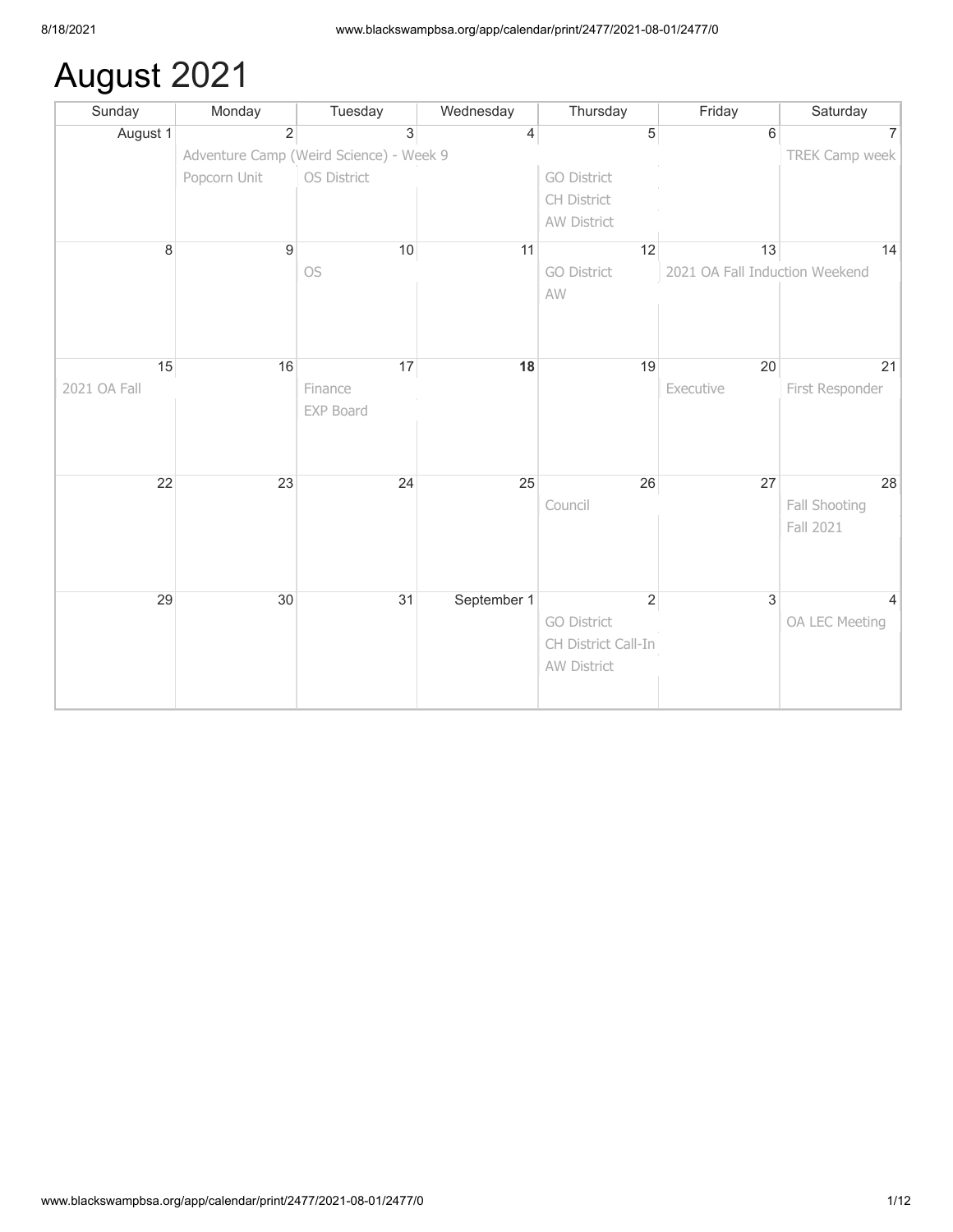## September 2021

| Sunday           | Monday  | Tuesday            | Wednesday   | Thursday            | Friday             | Saturday             |
|------------------|---------|--------------------|-------------|---------------------|--------------------|----------------------|
| 29               | 30      | 31                 | September 1 | $\overline{2}$      | 3                  |                      |
|                  |         |                    |             | <b>GO District</b>  |                    | OA LEC Meeting       |
|                  |         |                    |             | CH District Call-In |                    |                      |
|                  |         |                    |             | AW District         |                    |                      |
|                  |         |                    |             |                     |                    |                      |
| $\sqrt{5}$       | 6       | $\overline{7}$     | 8           | 9                   | 10                 | 11                   |
| OA Lodge         |         | <b>OS District</b> |             | GO Roundtable       | OS Fall Camporee   |                      |
|                  |         | OS District        |             | Join Scout Night    |                    | Council Wide         |
|                  |         |                    |             | Order of the        |                    | Council-Wide         |
|                  |         |                    |             |                     |                    |                      |
| 12               | 13      | 14                 | 15          | 16                  | 17                 | 18                   |
| OS Fall Camporee |         | OS Roundtable      |             | CH Roundtable /     |                    | Family Fun Day       |
|                  |         | Finance            |             |                     |                    |                      |
|                  |         |                    |             |                     |                    |                      |
|                  |         |                    |             |                     |                    |                      |
|                  |         |                    |             |                     |                    |                      |
| 19               | 20      | 21                 | 22          | 23                  | 24                 | 25                   |
|                  | Council | EXP Board          |             | Training            | OA Fall Fellowship |                      |
|                  | Council | Executive Board    |             |                     |                    |                      |
|                  |         | <b>ARC Phone</b>   |             |                     |                    |                      |
|                  |         |                    |             |                     |                    |                      |
| 26               | 27      | 28                 | 29          | 30                  | October 1          | 2                    |
| OA Fall          |         |                    |             | Sporting Clays      | CH Fall Camporee   |                      |
|                  |         |                    |             |                     | Scoutmaster        | Baloo - Basic        |
|                  |         |                    |             |                     |                    | <b>Basic Outdoor</b> |
|                  |         |                    |             |                     |                    | Introduction to      |
|                  |         |                    |             |                     |                    |                      |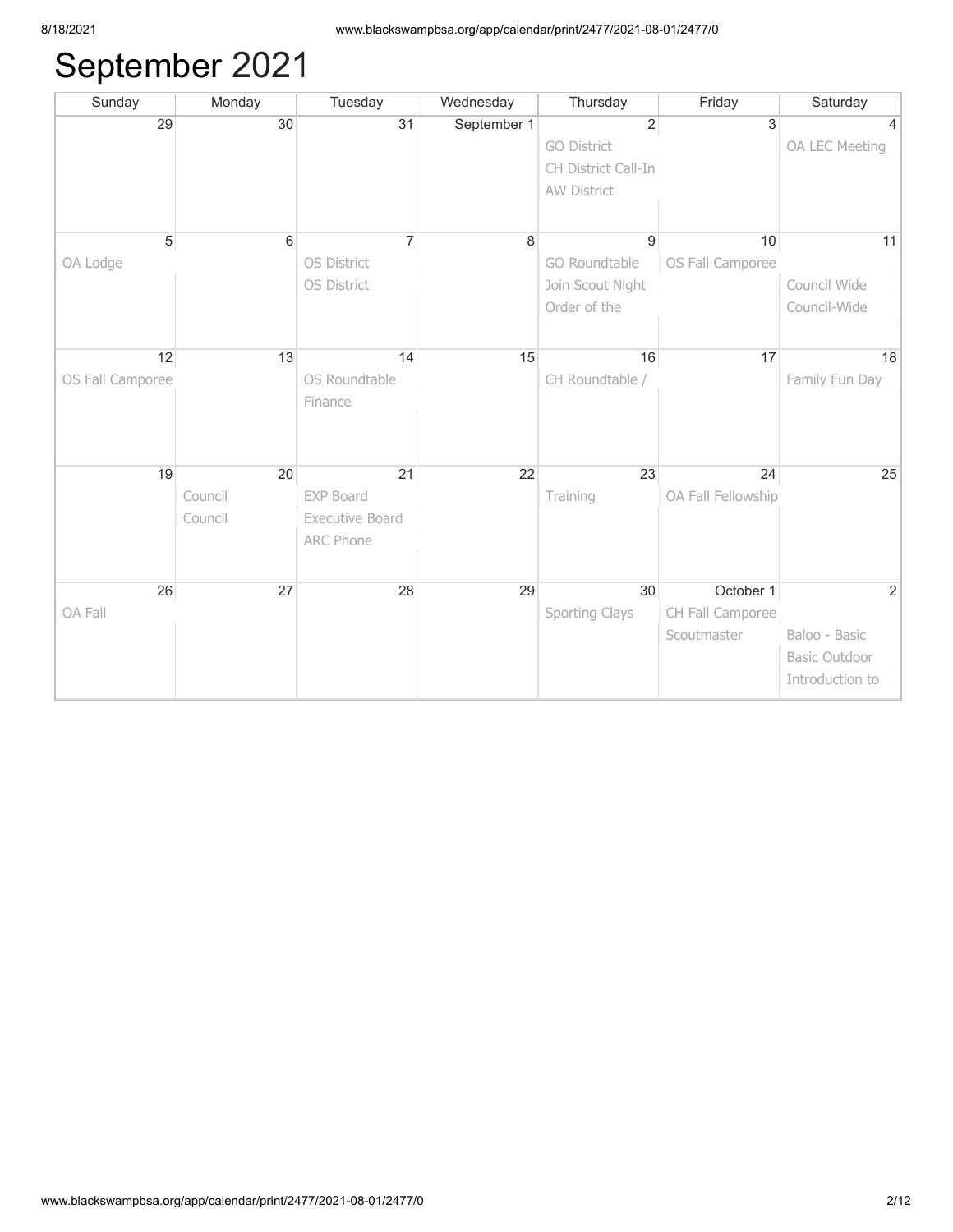## October 2021

| Sunday               | Monday                   | Tuesday                       | Wednesday      | Thursday            | Friday           | Saturday             |
|----------------------|--------------------------|-------------------------------|----------------|---------------------|------------------|----------------------|
| 26                   | $\overline{27}$          | 28                            | 29             | 30                  | October 1        | $\overline{2}$       |
| OA Fall              |                          |                               |                | Sporting Clays      | CH Fall Camporee |                      |
|                      |                          |                               |                |                     | Scoutmaster      | Baloo - Basic        |
|                      |                          |                               |                |                     |                  | <b>Basic Outdoor</b> |
|                      |                          |                               |                |                     |                  | Introduction to      |
| $\overline{3}$       | $\overline{\mathcal{L}}$ | 5                             | 6              | $\overline{7}$      | 8                | $\overline{9}$       |
| CH Fall              |                          | OS District Committee Meeting |                | <b>GO District</b>  | OA LEC Meeeting  | OA Fellowship        |
| Baloo - Basic        |                          |                               |                | CH District         |                  | OA LEC Meeting       |
| <b>Basic Outdoor</b> |                          |                               |                | <b>AW District</b>  |                  |                      |
| Introduction to      |                          |                               |                |                     |                  |                      |
|                      |                          |                               |                |                     |                  |                      |
| 10                   | 11                       | 12                            | 13             | 14                  | 15               | 16                   |
| OA Fellowship        |                          | OS Roundtable                 |                | GO Roundtable       |                  | AW Cuboree           |
|                      |                          |                               |                | OS Bella's Night    |                  |                      |
|                      |                          |                               |                | Finance             |                  |                      |
|                      |                          |                               |                | AW Order of the     |                  |                      |
|                      |                          |                               |                | CH Roundtable /     |                  |                      |
| 17                   | 18                       | 19                            | 20             | 21                  | 22               | 23                   |
|                      | Council                  | <b>EXP Board</b>              |                | Training            | Executive        | Meecheway 5K /       |
|                      | Council                  | <b>ARC Phone</b>              |                |                     |                  | Family Fun Day       |
|                      |                          |                               |                |                     |                  | Family Overnight     |
|                      |                          |                               |                |                     |                  |                      |
| 24                   | 25                       | 26                            | 27             | 28                  | 29               | 30                   |
| Family Overnight     |                          |                               |                |                     |                  |                      |
|                      |                          |                               |                |                     |                  |                      |
|                      |                          |                               |                |                     |                  |                      |
|                      |                          |                               |                |                     |                  |                      |
|                      |                          |                               |                |                     |                  |                      |
| 31                   | November 1               | $\overline{2}$                | $\overline{3}$ | $\overline{4}$      | 5                | $6\phantom{a}$       |
|                      |                          | OS District                   |                | CH District Call-In |                  |                      |
|                      |                          |                               |                | <b>GO District</b>  |                  |                      |
|                      |                          |                               |                | AW District         |                  |                      |
|                      |                          |                               |                |                     |                  |                      |
|                      |                          |                               |                |                     |                  |                      |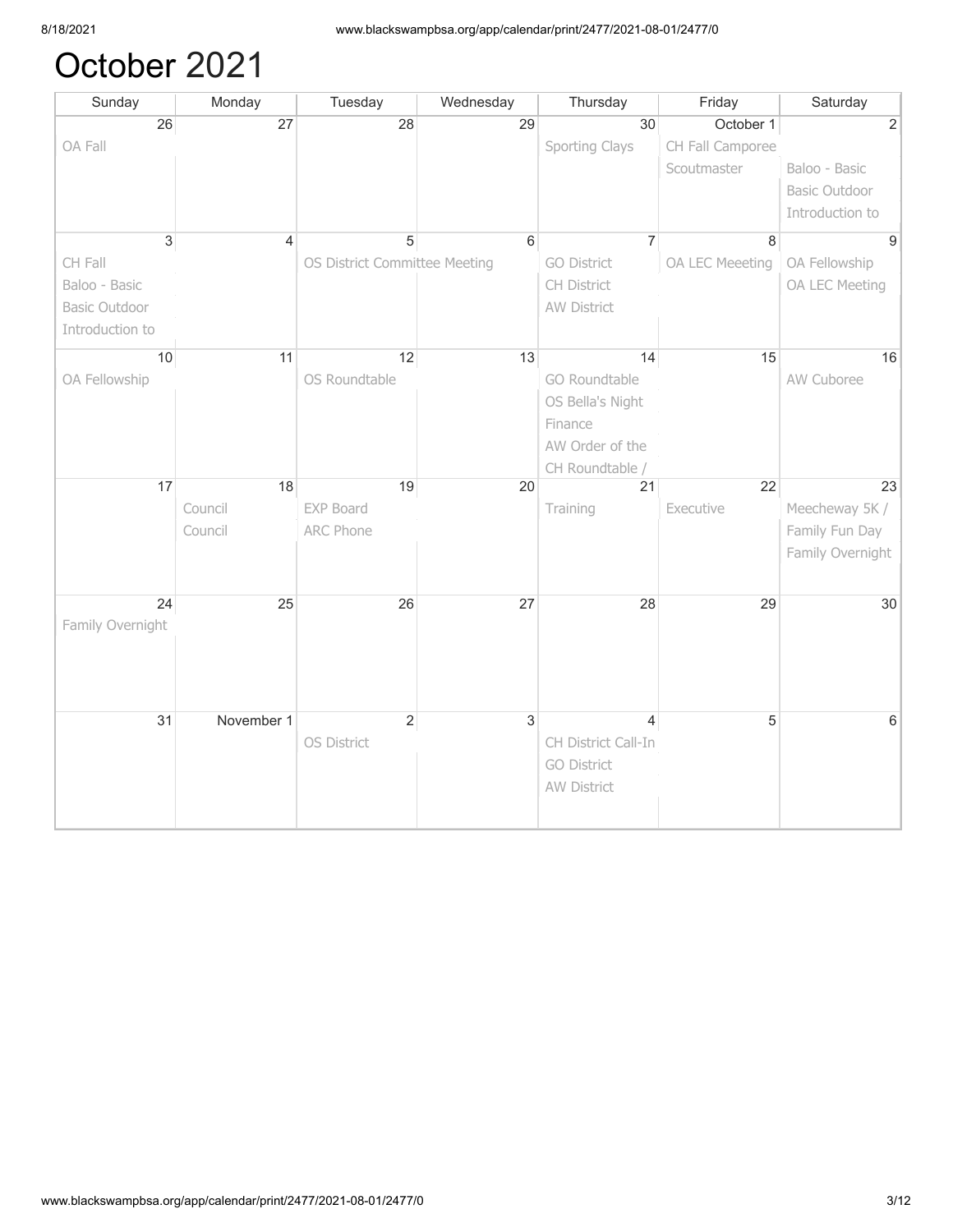## November 2021

| Sunday         | Monday     | Tuesday          | Wednesday      | Thursday            | Friday                          | Saturday       |
|----------------|------------|------------------|----------------|---------------------|---------------------------------|----------------|
| 31             | November 1 | $\overline{2}$   | $\overline{3}$ | 4                   | 5                               | 6              |
|                |            | OS District      |                | CH District Call-In |                                 |                |
|                |            |                  |                | <b>GO District</b>  |                                 |                |
|                |            |                  |                | AW District         |                                 |                |
|                |            |                  |                |                     |                                 |                |
| $\overline{7}$ | $\,8\,$    | $\boldsymbol{9}$ | 10             | 11                  | 12                              | 13             |
|                |            | OS Roundtable    |                | CH Roundtable /     | OA Lodge Leadership Development |                |
|                |            |                  |                |                     |                                 |                |
|                |            |                  |                |                     |                                 |                |
|                |            |                  |                |                     |                                 |                |
| 14             | 15         | 16               | 17             | 18                  | 19                              | 20             |
|                |            | Finance          |                | Council             |                                 |                |
| OA Lodge       |            |                  |                |                     |                                 |                |
| OA LEC Meeting |            | EXP Board        |                |                     |                                 |                |
|                |            |                  |                |                     |                                 |                |
|                |            |                  |                |                     |                                 |                |
| 21             | 22         | 23               | 24             | 25                  | 26                              | 27             |
|                |            |                  | Camp Staff     |                     |                                 |                |
|                |            |                  |                |                     |                                 |                |
|                |            |                  |                |                     |                                 |                |
|                |            |                  |                |                     |                                 |                |
| 28             | 29         | 30               | December 1     | $\sqrt{2}$          | $\overline{3}$                  | $\overline{4}$ |
|                |            | Executive Board  | Last Day to    | <b>GO District</b>  |                                 | Council Wide   |
|                |            |                  |                | CH District         |                                 | Council-Wide   |
|                |            |                  |                | AW District         |                                 |                |
|                |            |                  |                |                     |                                 |                |
|                |            |                  |                |                     |                                 |                |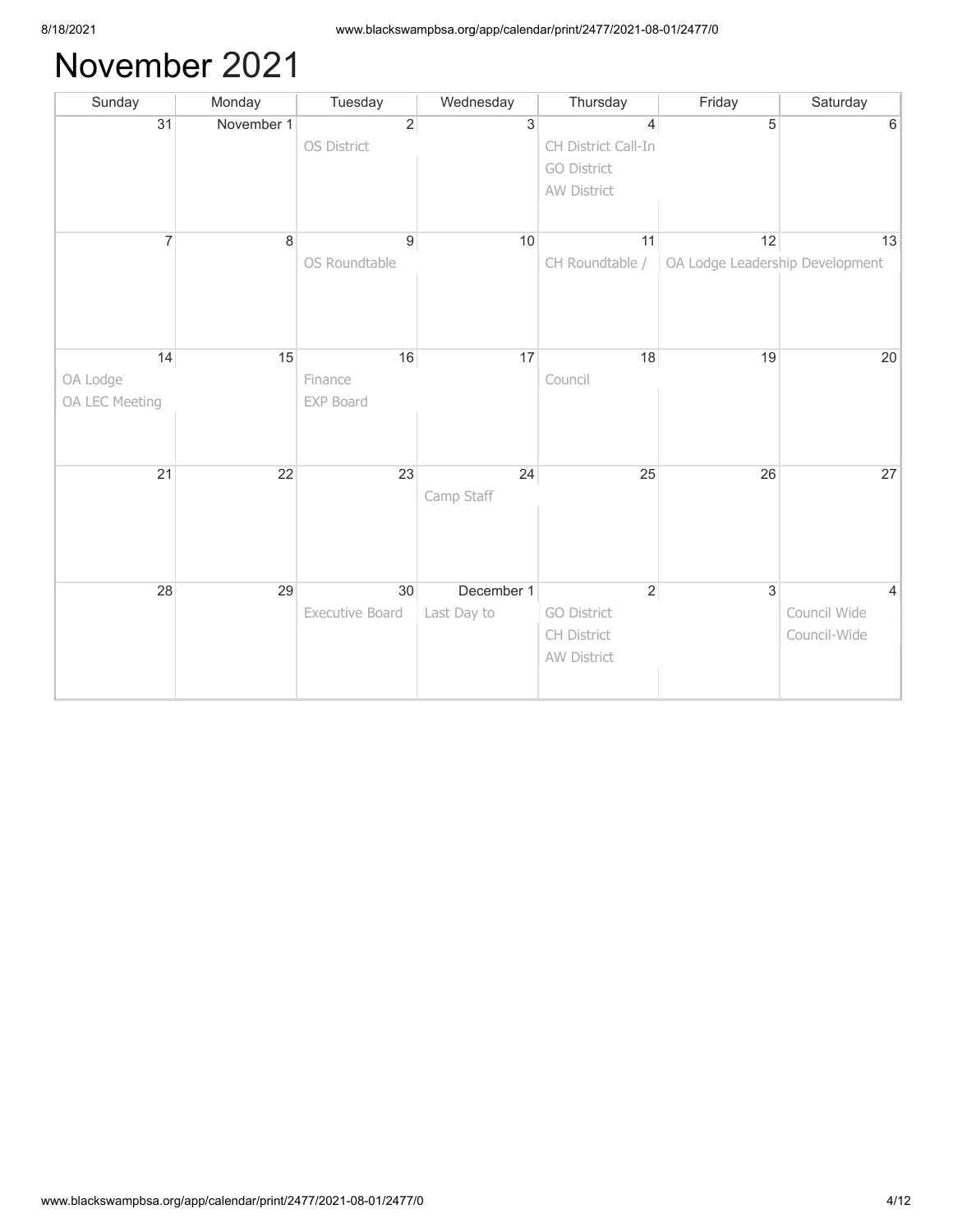## December 2021

| Sunday        | Monday          | Tuesday         | Wednesday   | Thursday           | Friday     | Saturday       |
|---------------|-----------------|-----------------|-------------|--------------------|------------|----------------|
| 28            | 29              | 30              | December 1  | $\overline{2}$     | 3          | $\overline{4}$ |
|               |                 | Executive Board | Last Day to | <b>GO District</b> |            | Council Wide   |
|               |                 |                 |             | CH District        |            | Council-Wide   |
|               |                 |                 |             | AW District        |            |                |
|               |                 |                 |             |                    |            |                |
| $\sqrt{5}$    | $6\phantom{1}6$ | $\overline{7}$  | 8           | 9                  | 10         | 11             |
|               |                 | OS District     |             | GO Roundtable      | OS Lock-in | OA Fellowship  |
|               |                 |                 |             | CH Roundtable /    |            | OA LEC Meeting |
|               |                 |                 |             |                    |            |                |
|               |                 |                 |             |                    |            |                |
|               |                 |                 |             |                    |            |                |
| 12            | 13              | 14              | 15          | 16                 | 17         | 18             |
| OA Fellowship |                 | OS Roundtable   | Last Day to |                    |            |                |
|               |                 | Finance         |             |                    |            |                |
|               |                 |                 |             |                    |            |                |
|               |                 |                 |             |                    |            |                |
| 19            | 20              | 21              | 22          | 23                 | 24         | 25             |
|               | Council         | EXP Board       |             |                    |            |                |
|               | Council         |                 |             |                    |            |                |
|               |                 |                 |             |                    |            |                |
|               |                 |                 |             |                    |            |                |
| 26            | 27              | 28              | 29          | 30                 | 31         | January 1      |
|               |                 |                 | Camp Staff  |                    |            |                |
|               |                 |                 |             |                    |            |                |
|               |                 |                 |             |                    |            |                |
|               |                 |                 |             |                    |            |                |
|               |                 |                 |             |                    |            |                |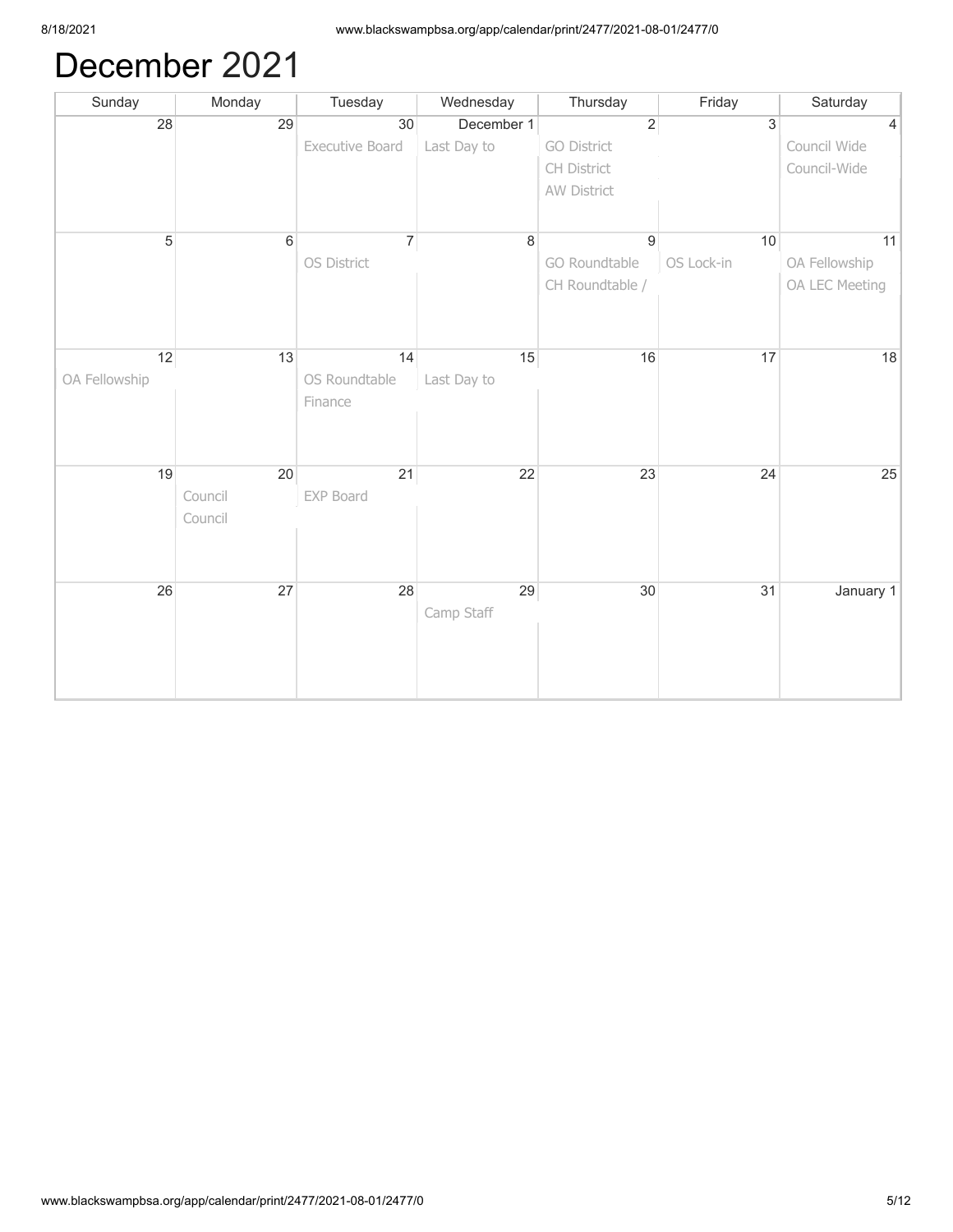# January 2022

| Sunday      |                | Monday              | Tuesday        | Wednesday      | Thursday           | Friday         | Saturday       |
|-------------|----------------|---------------------|----------------|----------------|--------------------|----------------|----------------|
|             | 26             | 27                  | 28             | 29             | 30                 | 31             | January 1      |
|             |                |                     |                | Camp Staff     |                    |                |                |
|             |                |                     |                |                |                    |                |                |
|             |                |                     |                |                |                    |                |                |
|             |                |                     |                |                |                    |                |                |
|             | $\overline{2}$ | $\overline{3}$      | $\overline{4}$ | $\overline{5}$ | $\,6\,$            | $\overline{7}$ | 8              |
|             |                |                     |                |                | CH Award of        |                | Council Wide   |
|             |                |                     |                |                | CH District Board  |                | OA Fellowship  |
|             |                |                     |                |                | <b>GO District</b> |                | OA LEC Meeting |
|             |                |                     |                |                | AW District        |                |                |
|             |                |                     |                |                |                    |                |                |
|             | $\overline{9}$ | 10                  | 11             | 12             | 13                 | 14             | 15             |
|             |                | Planning Conference |                |                | CH Roundtable      |                | Klondike Derby |
|             |                |                     |                |                | GO Roundtable      |                |                |
|             |                |                     |                |                | AW Roundtable      |                |                |
|             |                |                     |                |                |                    |                |                |
|             | 16             | 17                  | 18             | 19             | 20                 | 21             | 22             |
|             |                | Camp Staff          | Advancement    |                | Training           | Executive      | CH Lock-in     |
|             |                | Commissioner        | Finance        |                |                    |                |                |
|             |                | Council             |                |                |                    |                |                |
|             |                |                     |                |                |                    |                |                |
|             | 23             | 24                  | 25             | 26             | 27                 | 28             | 29             |
| CH Lock-in  |                |                     |                |                |                    |                |                |
| OS District |                |                     |                |                |                    |                |                |
|             |                |                     |                |                |                    |                |                |
|             |                |                     |                |                |                    |                |                |
|             |                |                     |                |                |                    |                |                |
|             | 30             | 31                  | February 1     | $\overline{2}$ | $\overline{3}$     | $\overline{4}$ | $\sqrt{5}$     |
| CH District |                |                     | OS Committee   |                | CH District Board  |                |                |
|             |                |                     |                |                | <b>GO District</b> |                |                |
|             |                |                     |                |                | AW District        |                |                |
|             |                |                     |                |                |                    |                |                |
|             |                |                     |                |                |                    |                |                |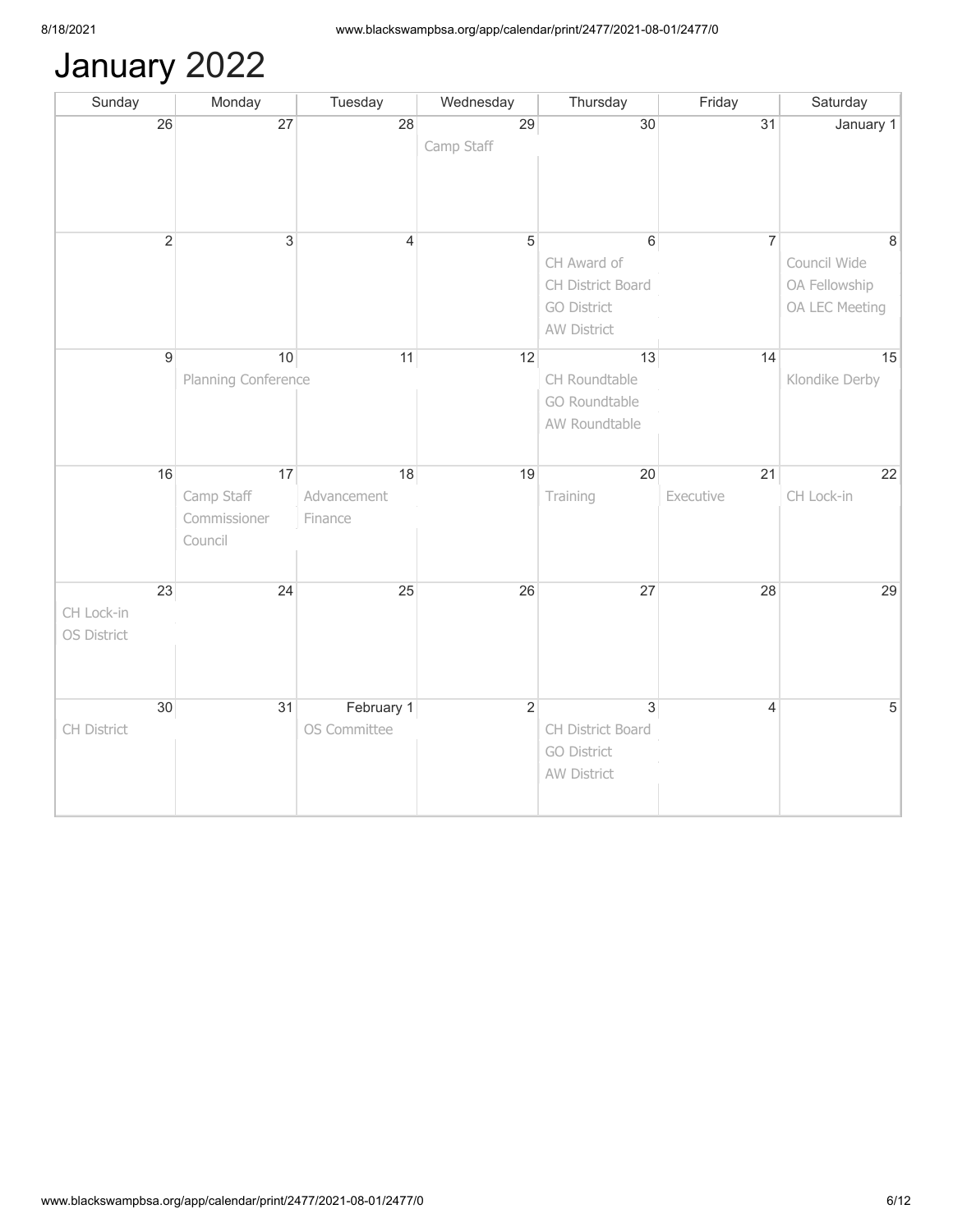# February 2022

| Sunday         | Monday            | Tuesday       | Wednesday      | Thursday           | Friday         | Saturday        |
|----------------|-------------------|---------------|----------------|--------------------|----------------|-----------------|
| 30             | 31                | February 1    | $\overline{2}$ | 3                  | 4              | 5               |
| CH District    |                   | OS Committee  |                | CH District Board  |                |                 |
|                |                   |               |                | <b>GO District</b> |                |                 |
|                |                   |               |                | AW District        |                |                 |
|                |                   |               |                |                    |                |                 |
| $6\phantom{a}$ | $\overline{7}$    | $\bf{8}$      | 9              | 10                 | 11             | 12              |
|                |                   | OS Roundtable |                | CH Roundtable      |                | OA Fellowship   |
|                |                   |               |                | <b>GO District</b> |                | OA LEC          |
|                |                   |               |                | AW Roundtable      |                |                 |
|                |                   |               |                |                    |                |                 |
| 13             | 14                | 15            | 16             | 17                 | 18             | 19              |
|                |                   | Finance       |                |                    | OS Space Camp  | CH Pop Up BB    |
|                |                   |               |                |                    |                |                 |
|                |                   |               |                |                    |                |                 |
|                |                   |               |                |                    |                |                 |
|                | 21                | 22            |                |                    |                |                 |
| 20             |                   |               | 23             | 24                 | 25             | 26              |
|                |                   |               |                |                    | STEM Camp      | Scouter         |
|                |                   |               |                |                    |                |                 |
|                |                   |               |                |                    |                |                 |
|                |                   |               |                |                    |                |                 |
| 27             | 28                | March 1       | $\overline{2}$ | $\overline{3}$     | $\overline{4}$ | 5               |
|                | OA Unit Elections | OS Committee  |                | CH District Board  |                | Scouting For    |
|                | OA Vigil          |               |                | <b>GO District</b> |                | OA LEC Meeeting |
|                |                   |               |                | AW District        |                | OA Vigil        |
|                |                   |               |                |                    |                | OA Winter       |
|                |                   |               |                |                    |                |                 |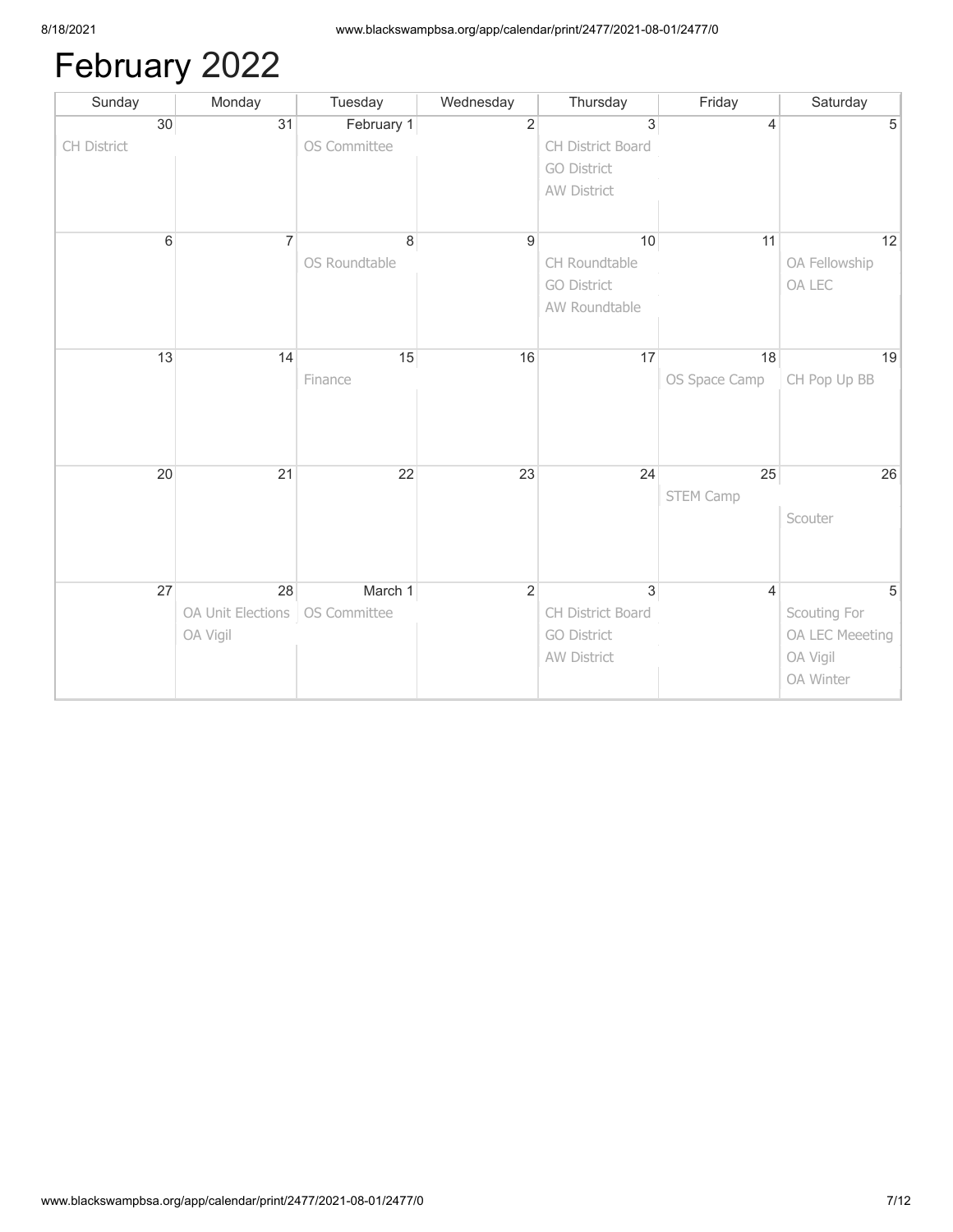### March 2022

| Sunday            | Monday                           | Tuesday       | Wednesday        | Thursday           | Friday    | Saturday        |
|-------------------|----------------------------------|---------------|------------------|--------------------|-----------|-----------------|
| 27                | 28                               | March 1       | $\overline{2}$   | 3                  | 4         | 5               |
|                   | OA Unit Elections   OS Committee |               |                  | CH District Board  |           | Scouting For    |
|                   | OA Vigil                         |               |                  | <b>GO District</b> |           | OA LEC Meeeting |
|                   |                                  |               |                  | AW District        |           | OA Vigil        |
|                   |                                  |               |                  |                    |           | OA Winter       |
| $\,6\,$           | 7                                | $\,8\,$       | $\boldsymbol{9}$ | 10                 | 11        | 12              |
| Scouting For Food |                                  |               |                  |                    |           |                 |
|                   |                                  | OS Roundtable |                  | CH Roundtable      |           | Eagle Scout     |
|                   |                                  |               |                  | Exploring          |           |                 |
|                   |                                  |               |                  | Finance            |           |                 |
|                   |                                  |               |                  | GO Roundtable      |           |                 |
|                   |                                  |               |                  | AW Roundtable      |           |                 |
| 13                | 14                               | 15            | 16               | 17                 | 18        | 19              |
|                   |                                  |               |                  |                    | Executive | Council Wide    |
|                   |                                  |               |                  |                    |           |                 |
|                   |                                  |               |                  |                    |           |                 |
|                   |                                  |               |                  |                    |           |                 |
| 20                | 21                               | 22            | 23               | 24                 | 25        | 26              |
|                   | Commissioner                     |               |                  |                    |           | AW Pinewood     |
|                   | Council                          |               |                  |                    |           | CH Pop Up BB    |
|                   |                                  |               |                  |                    |           | SM Orientation  |
|                   |                                  |               |                  |                    |           |                 |
| 27                | 28                               | 29            | 30               | 31                 | April 1   | $\overline{2}$  |
|                   |                                  |               |                  | Scouts BSA Camp    |           | GO Pinewood     |
|                   |                                  |               |                  |                    |           | Merit Badge     |
|                   |                                  |               |                  |                    |           | OS Pinewood     |
|                   |                                  |               |                  |                    |           |                 |
|                   |                                  |               |                  |                    |           |                 |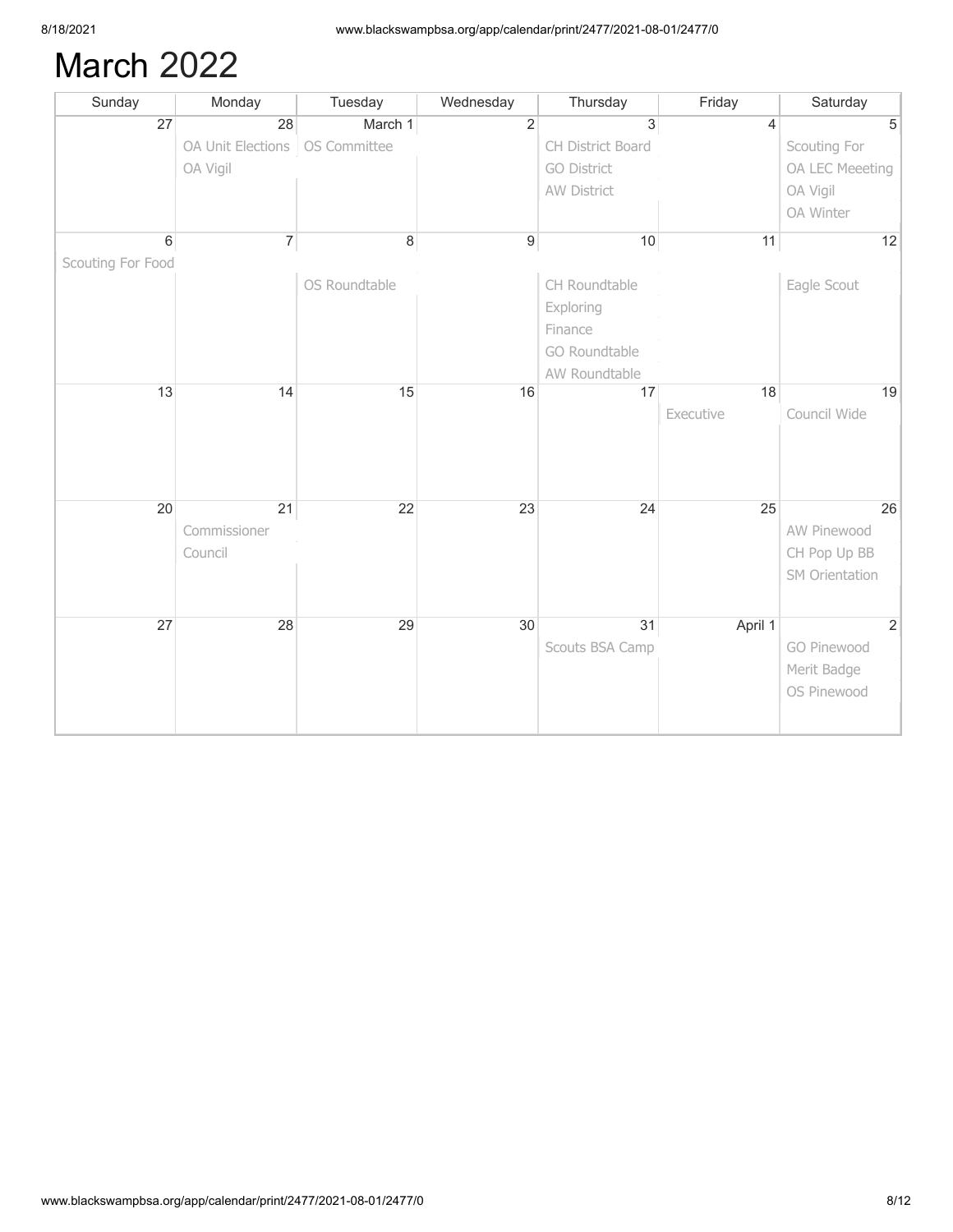# April 2022

| Sunday           | Monday | Tuesday         | Wednesday | Thursday           | Friday                         | Saturday         |
|------------------|--------|-----------------|-----------|--------------------|--------------------------------|------------------|
| 27               | 28     | 29              | 30        | 31                 | April 1                        | $\overline{2}$   |
|                  |        |                 |           | Scouts BSA Camp    |                                | GO Pinewood      |
|                  |        |                 |           |                    |                                | Merit Badge      |
|                  |        |                 |           |                    |                                | OS Pinewood      |
|                  |        |                 |           |                    |                                |                  |
| 3                | 4      | $\overline{5}$  | 6         | 7                  | 8                              | 9                |
|                  |        | OS Committee    |           | <b>AW District</b> | Camp Staff Development Weekend |                  |
|                  |        |                 |           | CH District Board  |                                | CH District      |
|                  |        |                 |           | <b>GO District</b> |                                |                  |
|                  |        |                 |           |                    |                                |                  |
|                  |        |                 |           |                    |                                |                  |
| 10               | 11     | 12              | 13        | 14                 | 15                             | 16               |
| Camp Staff       |        | Finance         |           | CH Roundtable      |                                | Spring Shooting  |
|                  |        | OS Roundtable   |           | AW Roundtable      |                                |                  |
|                  |        |                 |           |                    |                                |                  |
|                  |        |                 |           |                    |                                |                  |
| 17               | 18     | 19              | 20        | 21                 | 22                             | 23               |
| Spring Shooting  |        |                 |           | Council            | OA Spring Induction            |                  |
|                  |        |                 |           |                    | Wilderness First Aid Training  |                  |
|                  |        |                 |           |                    | CH Murder                      | CH Pop Up BB     |
|                  |        |                 |           |                    |                                | OA LEC Meeeting  |
| 24               | 25     | 26              | 27        | 28                 | 29                             | 30               |
| OA Spring        |        | Executive Board |           |                    | CH Spring Camporee             |                  |
| Wilderness First |        |                 |           |                    |                                | Council Pinewood |
|                  |        |                 |           |                    |                                |                  |
|                  |        |                 |           |                    |                                |                  |
|                  |        |                 |           |                    |                                |                  |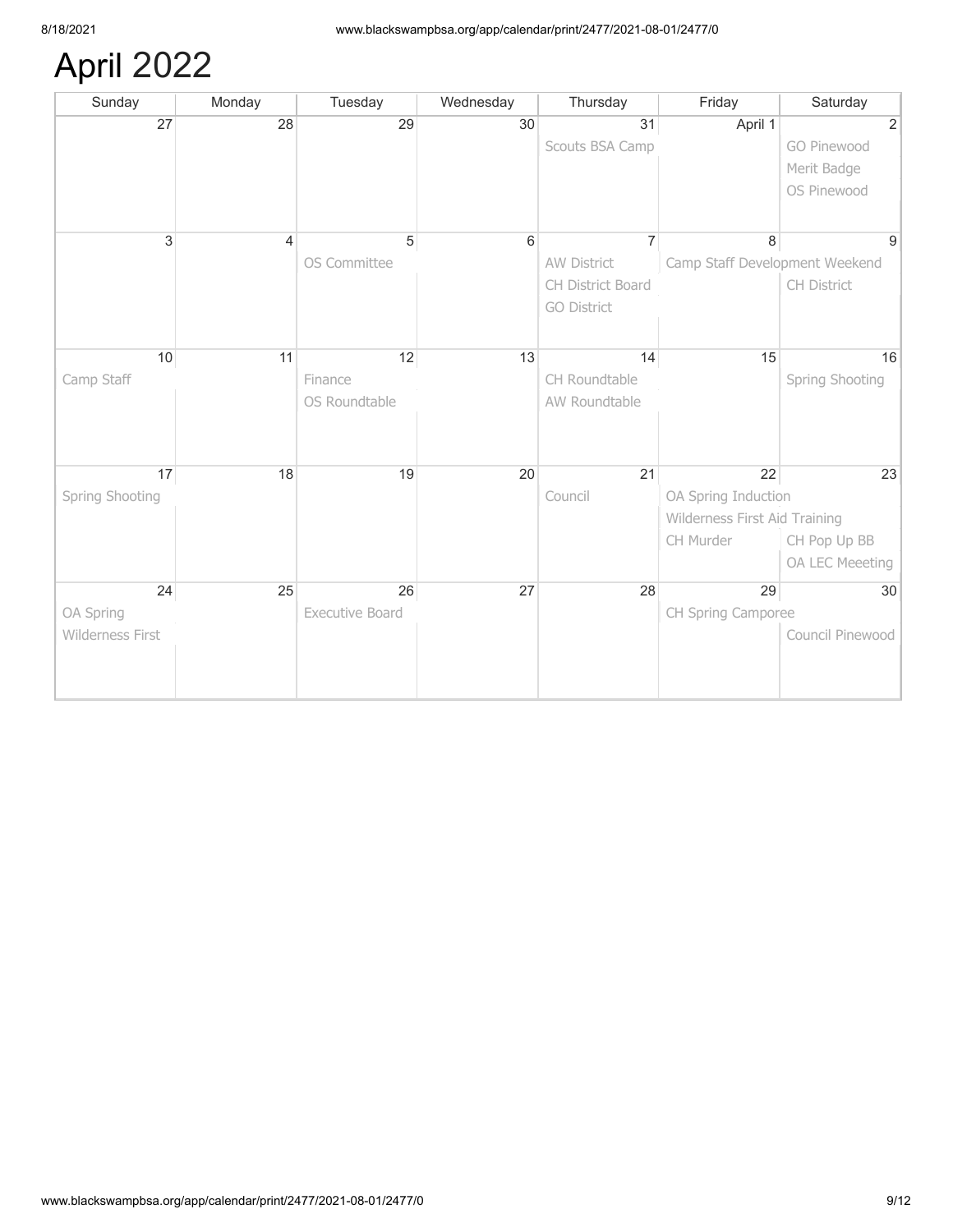# May 2022

| Sunday                        | Monday         | Tuesday       | Wednesday  | Thursday            | Friday                         | Saturday          |
|-------------------------------|----------------|---------------|------------|---------------------|--------------------------------|-------------------|
| May 1                         | $\overline{2}$ | $\mathbf{3}$  | 4          | 5                   | 6                              |                   |
| CH Spring                     |                | OS Committee  |            | CH District Board   |                                | Adventure Day     |
|                               |                |               |            | <b>GO District</b>  |                                | OA LEC Meeeting   |
|                               |                |               |            | AW District         |                                | OA Spring Fling   |
|                               |                |               |            |                     |                                | SM Orientation    |
| 8                             | 9              | 10            | 11         | 12                  | 13                             | 14                |
|                               |                | OS Roundtable |            | CH Roundtable       | OA Section Conclave            |                   |
|                               |                |               |            | Finance             | <b>SM Specific</b>             | <b>IOLS BALOO</b> |
|                               |                |               |            | GO Roundtable       |                                | CH Pop Up BB      |
|                               |                |               |            | AW Roundtable       |                                |                   |
| 15                            | 16             | 17            | 18         | 19                  | 20                             | 21                |
| OA Section Conclave           |                |               |            |                     |                                |                   |
| <b>IOLS BALOO</b>             | Council        | Advancement   |            | <b>Golf Classic</b> | Camp Staff Development Weekend |                   |
|                               | Council        |               |            |                     | CH District Retreat            |                   |
|                               |                |               |            |                     | Executive                      |                   |
| 22                            | 23             | 24            | 25         | 26                  | 27                             | 28                |
| OA Section Conclave           |                |               |            |                     |                                |                   |
| Camp Staff                    |                |               |            | OS Day Camp         |                                |                   |
|                               |                |               |            | Training            |                                |                   |
|                               |                |               |            |                     |                                |                   |
| 29                            | 30             | 31            | June 1     | $\overline{2}$      | $\overline{3}$                 |                   |
| OA Section Conclave           |                |               |            |                     |                                |                   |
| Adventure Day Camp Staff Week |                |               |            |                     |                                |                   |
| <b>NYLT</b>                   |                |               |            |                     |                                |                   |
|                               |                |               | 10 Day Out |                     |                                |                   |
|                               |                |               |            |                     |                                |                   |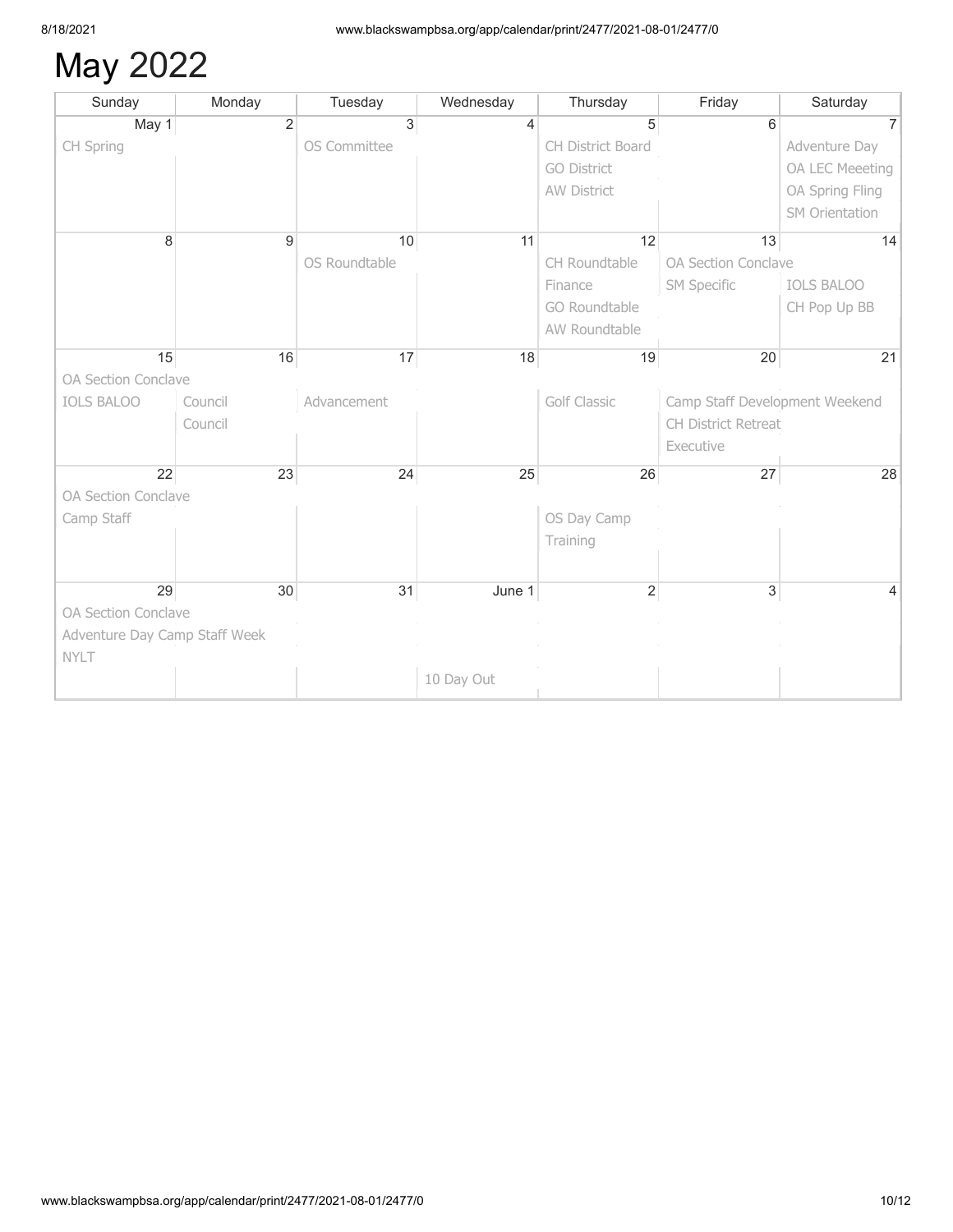#### June 2022

| Sunday                        | Monday                    | Tuesday                | Wednesday  | Thursday           | Friday | Saturday |
|-------------------------------|---------------------------|------------------------|------------|--------------------|--------|----------|
| 29                            | 30                        | 31                     | June 1     | $\overline{2}$     | 3      |          |
| OA Section Conclave           |                           |                        |            |                    |        |          |
| Adventure Day Camp Staff Week |                           |                        |            |                    |        |          |
| <b>NYLT</b>                   |                           |                        |            |                    |        |          |
|                               |                           |                        | 10 Day Out |                    |        |          |
| 5                             | 6                         | $\overline{7}$         | 8          | 9                  | 10     | 11       |
| OA Section Conclave           |                           |                        |            |                    |        |          |
| Berry Staff Week 1            |                           |                        |            |                    |        |          |
| Lakota Staff Week 1           |                           |                        |            |                    |        |          |
|                               | Adventure Camp Week 1     |                        |            |                    |        |          |
|                               |                           |                        | 10 Day Out | 10 Day Out         |        |          |
|                               |                           |                        |            | CH District Picnic |        |          |
| 12                            | 13                        | 14                     | 15         | 16                 | 17     | 18       |
| OA Section Conclave           |                           |                        |            |                    |        |          |
| Berry Staff Week 2            |                           |                        |            |                    |        |          |
| Lakota Staff Week 2           |                           |                        |            |                    |        |          |
|                               | Adventure Camp Week 2     |                        |            |                    |        |          |
|                               |                           | Finance                | 10 Day Out | 10 Day Out         |        |          |
| 19                            | 20                        | 21                     | 22         | 23                 | 24     | 25       |
| OA Section Conclave           |                           |                        |            |                    |        |          |
| 2022 Camp Berry Week 1        |                           |                        |            |                    |        |          |
| 2022 Camp Lakota Week 1       |                           |                        |            |                    |        |          |
|                               | Adventure Camp Week 3     |                        |            |                    |        |          |
|                               | Commissioner              | Advancement            | 10 Day Out | 10 Day Out         |        |          |
|                               | Council                   | <b>Executive Board</b> |            |                    |        |          |
| 26                            | 27                        | 28                     | 29         | 30                 | July 1 | 2        |
| OA Section Conclave           |                           |                        |            |                    |        |          |
| 2022 Camp Berry Week 2        |                           |                        |            |                    |        |          |
| 2022 Camp Lakota Week 2       |                           |                        |            |                    |        |          |
|                               | Adventure Day Camp Week 4 |                        |            |                    |        |          |
|                               |                           |                        | 10 Day Out | 10 Day Out         |        |          |